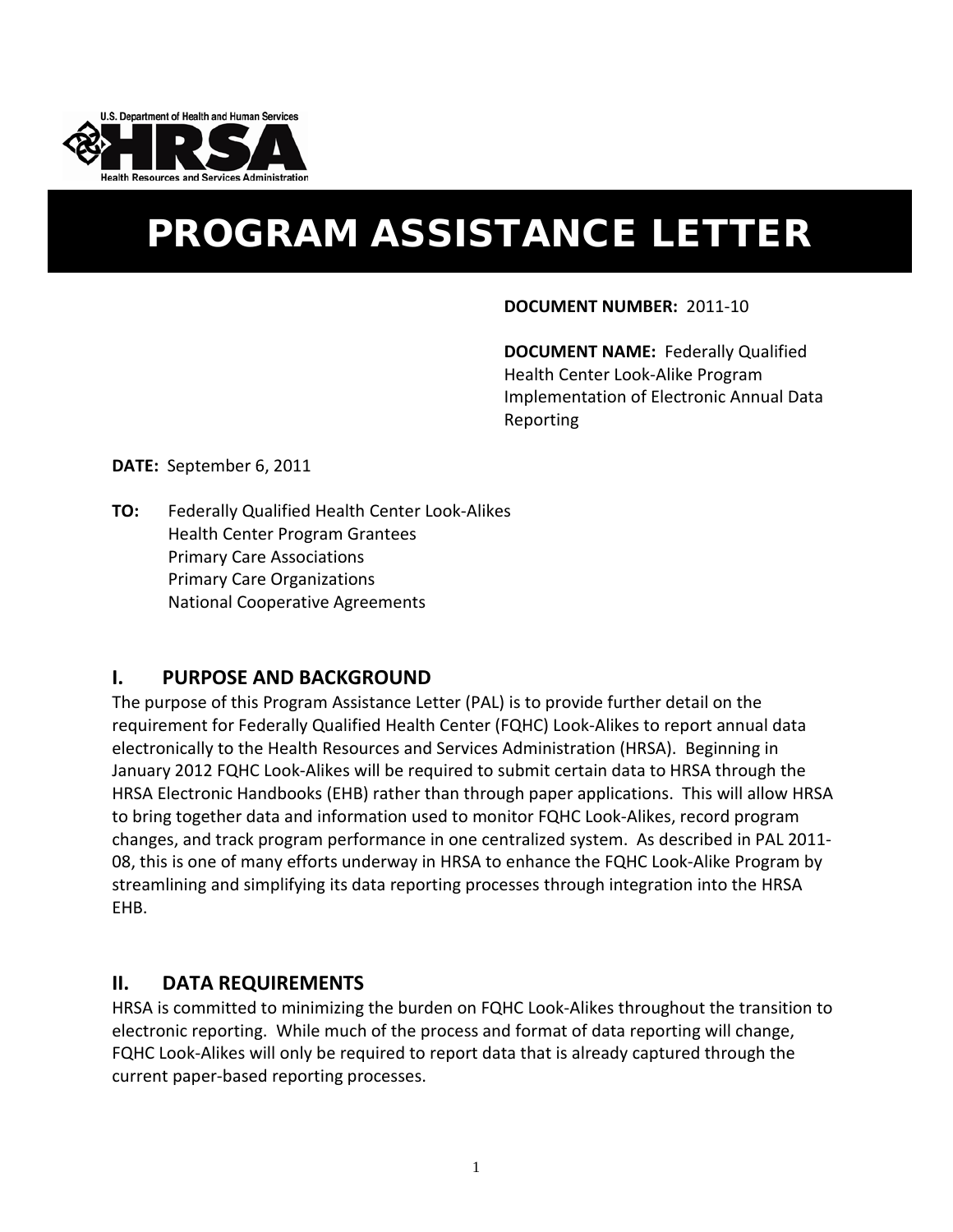As part of HRSA's continuing effort to align the FQHC Look-Alike and Health Center Programs, the forms and processes for FQHC Look-Alikes data submission will be similar to the Health Center Program's Uniform Data System (UDS) reporting within HRSA's EHB. The table below provides a brief summary and purpose of the FQHC Look-Alike Annual UDS data tables, many of which are the same or modified versions of those used for the Health Center Program. A draft of each table is available on the FQHC Look-Alike website [http://bphc.hrsa.gov/about/lookalike/index.html.](http://bphc.hrsa.gov/about/lookalike/index.html)

| <b>FQHC LAL Proposed UDS Data</b><br><b>Reporting Tables</b> | <b>Purpose</b>                                                                                                                                                   |
|--------------------------------------------------------------|------------------------------------------------------------------------------------------------------------------------------------------------------------------|
| <b>ZIP CODE</b>                                              | This table provides residence by zip code for all patients served<br>and enables BPHC to better identify areas served by Look-Alikes.                            |
| <b>3A -PATIENTS BY AGE AND</b><br><b>GENDER</b>              | This table provides the number of patients by categories for age<br>and gender.                                                                                  |
| <b>3B-PATIENTS BY RACE AND</b><br>ETHNICITY/LANGUAGE         | This table displays the race and ethnicity of the patient population.                                                                                            |
| <b>4-SELECTED PATIENT</b><br><b>CHARACTERISTICS</b>          | This table provides descriptive data on selected characteristics of<br>Look-Alike patients.                                                                      |
| 5-STAFFING AND UTILIZATION                                   | This table provides a profile of FQHC Look-Alike staff, the number<br>of visits they render and the number of patients served by service<br>category.            |
| <b>6B-QUALITY OF CARE</b><br><b>INDICATORS</b>               | This table reports data on selected quality of care indicators.                                                                                                  |
| 7-HEALTH OUTCOMES AND<br><b>DISPARITIES</b>                  | This table reports data on selected health outcome indicators.                                                                                                   |
| <b>8A-FINANCIAL COSTS</b>                                    | This table covers the total cost of all activities which are within the<br>FQHC Look-Alike scope of project.                                                     |
| <b>9D-PATIENT RELATED</b><br><b>REVENUE</b>                  | This table collects information on charges, collections, retroactive<br>settlements, allowances, self-pay sliding discounts, and self-pay<br>bad debt write-off. |
| <b>9E-OTHER REVENUES</b>                                     | This table collects information on cash receipts for the reporting<br>period that supported activities described in the FQHC Look-Alike<br>scope of project.     |
| ELECTRONIC HEALTH RECORD<br><b>INFORMATION</b>               | This form collects information on the status of EHR adoption at the<br>FOHC Look-Alike.                                                                          |

*NOTE: HRSA will not be collecting data that is currently submitted on Form 6A under the Health Center Program UDS.*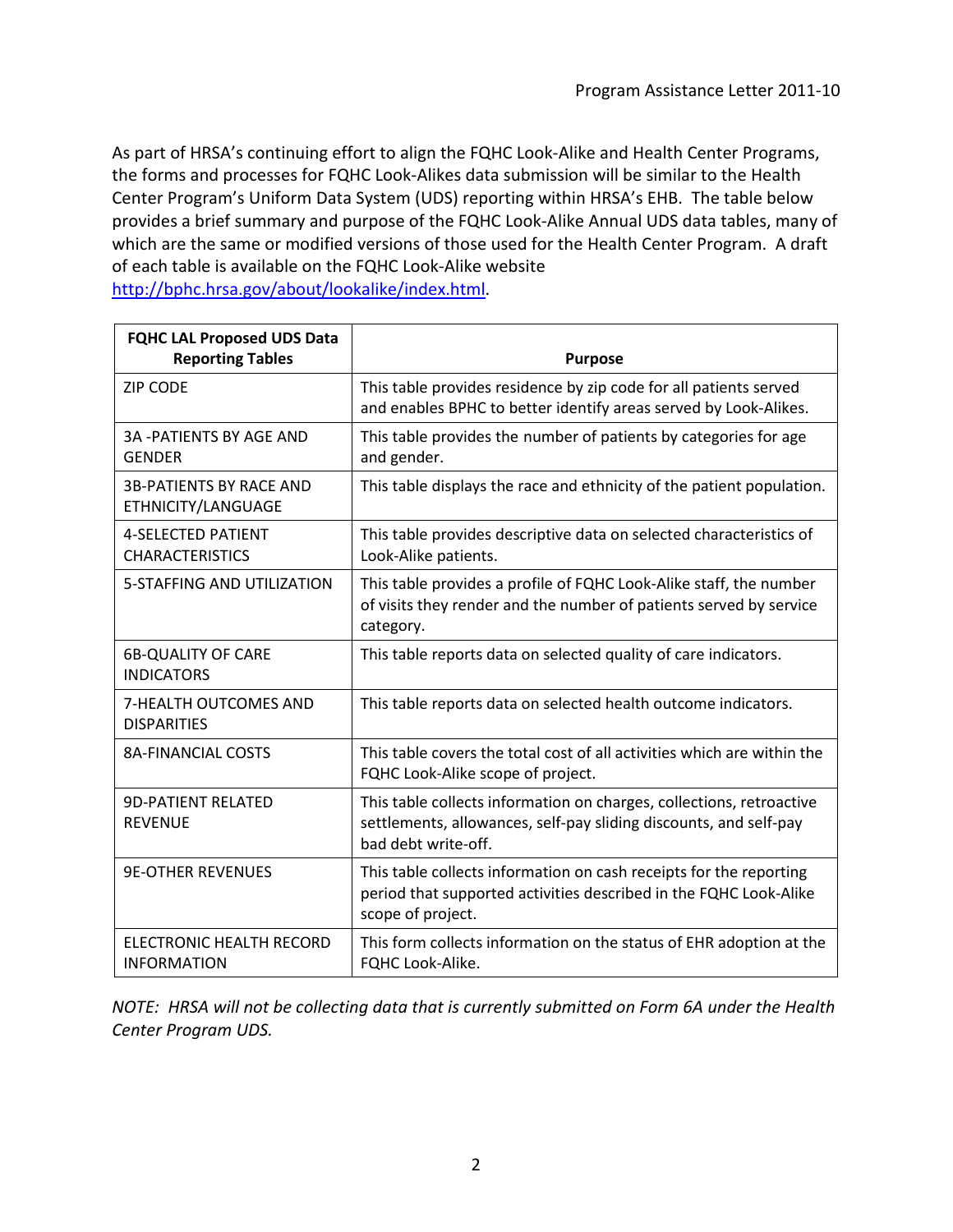## **III. DATA SUBMISSION TIMELINES**

HRSA deadlines for submission of FQHC Look-Alike data will be consistent with those used for data reporting under the Health Center Program. As such, FQHC Look-Alikes will be required to report data for calendar year (CY) 2011 commencing in January 2012. From January 1, 2012 through February 15, 2012, FQHC Look-Alikes will be able to enter and make changes as needed to this data. Final data should be submitted by February 15, 2012.

## **IV. DATA REPORTING MANUAL**

HRSA will issue a FQHC Look-Alike electronic data reporting manual in fall 2011 as an addendum to the manual created for the CY 2011 UDS data reporting under the Health Center Program. The FQHC Look-Alike electronic data reporting manual will provide detailed guidelines and instructions tailored to the FQHC Look-Alike requirements for completing all applicable tables within HRSA's EHB.

## **V. UPCOMING TECHNICAL ASSISTANCE**

Prior to the release of the FQHC Look-Alike data reporting manual, FQHC Look-Alikes may refer to the 2010 Uniformed Data System (UDS) reporting manual and other related resources available on the HRSA website at<http://bphc.hrsa.gov/healthcenterdatastatistics/reporting/> for more details on the data and the electronic system currently used for the Health Center Program.

HRSA is committed to providing support to FQHC Look-Alikes in the transition to electronic data reporting. In addition to the FQHC Look-Alike data reporting manual and associated technical assistance calls, HRSA will provide supporting materials, live training, and on-call support to FQHC Look-Alikes to ensure that they can be as successful as possible in this transition.

The first conference call will be held in September 2011 to discuss the contents of this PAL and answer any questions FQHC Look-Alikes may have regarding general expectations for the new annual data reporting process. Dates for future technical assistance conference calls and trainings specific to data requirements, the UDS system, and reporting processes will be announced via listserv and will be posted on the FQHC Look-Alike webpage available at [http://bphc.hrsa.gov/about/lookalike/index.html.](http://bphc.hrsa.gov/about/lookalike/index.html)

FQHC Look-Alikes will be invited to UDS reporting trainings scheduled to take place from fall to winter 2011. These online and regional trainings will provide technical assistance resources to assist FQHC Look-Alikes collect and submit their data. During this time, an FQHC Look-Alike EHB User Guide will also be made available.

We look forward to working with you and welcome your questions. Beginning January 2012, please contact the BPHC Help Line at 1-877-974-2742 (877-974-BPHC) from 8:30 AM to 5:30 PM